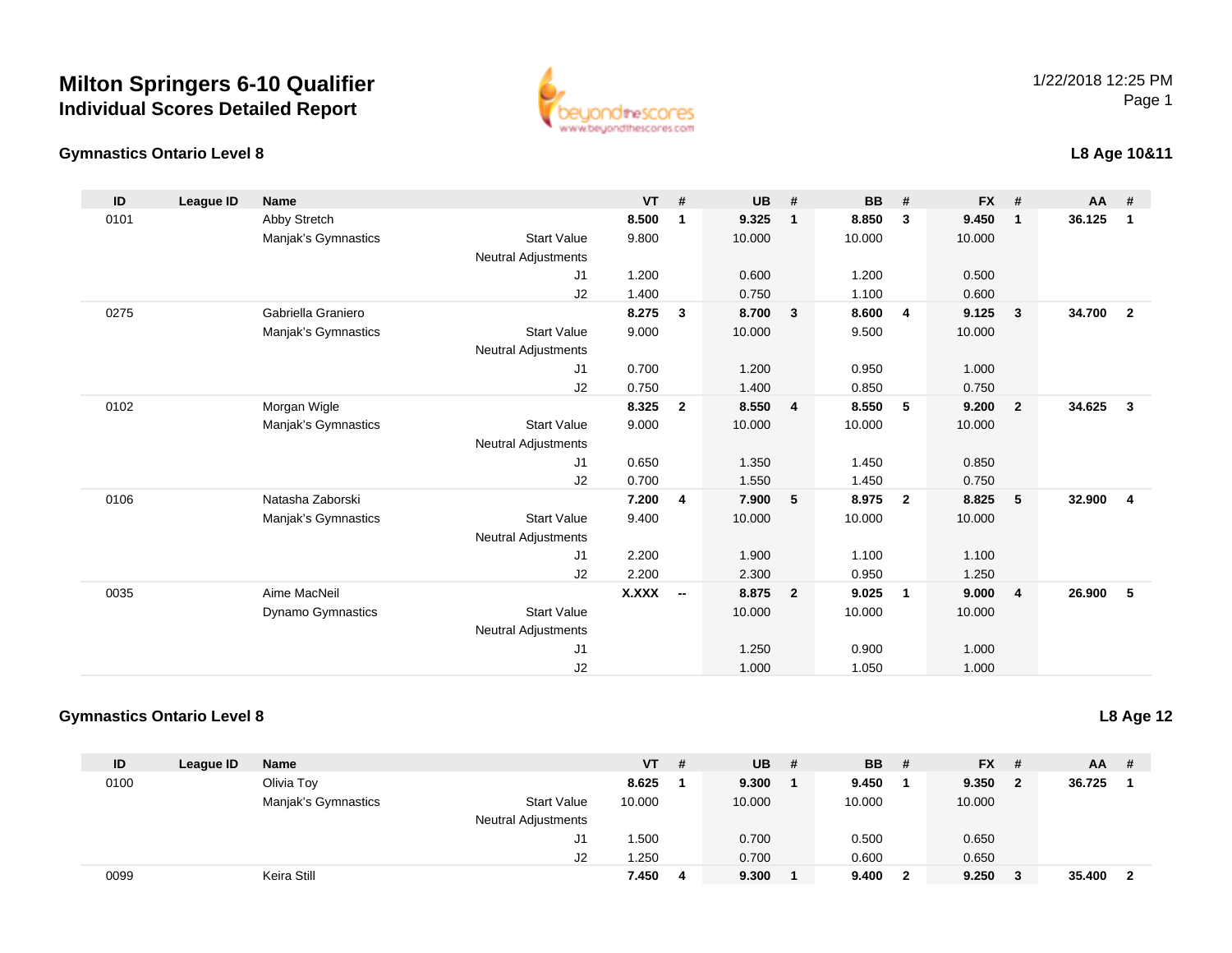

|      | Manjak's Gymnastics      | <b>Start Value</b>         | 9.800   | 10.000  | 10.000 | 10.000                           |                |        |              |
|------|--------------------------|----------------------------|---------|---------|--------|----------------------------------|----------------|--------|--------------|
|      |                          | <b>Neutral Adjustments</b> |         |         |        |                                  |                |        |              |
|      |                          | J <sub>1</sub>             | 2.100   | 0.700   | 0.700  | 0.850                            |                |        |              |
|      |                          | J2                         | 2.600   | 0.700   | 0.500  | 0.650                            |                |        |              |
| 0024 | Alannah Curley           |                            | 8.325 2 | 8.925 2 | 9.450  | 8.500<br>$\blacksquare$          | $\overline{4}$ | 35.200 | $\mathbf{3}$ |
|      | <b>Dynamo Gymnastics</b> | <b>Start Value</b>         | 9.000   | 10.000  | 10.000 | 10.000                           |                |        |              |
|      |                          | <b>Neutral Adjustments</b> |         |         |        |                                  |                |        |              |
|      |                          | J1                         | 0.650   | 1.050   | 0.500  | 1.400                            |                |        |              |
|      |                          | J2                         | 0.700   | 1.100   | 0.600  | 1.600                            |                |        |              |
| 0177 | Ella Carriere            |                            | 8.200 3 | 8.700 3 | 8.325  | 9.450<br>$\overline{\mathbf{3}}$ | - 1            | 34.675 | 4            |
|      | Oakville Gymnastics Club | <b>Start Value</b>         | 9.000   | 10.000  | 9.500  | 10.000                           |                |        |              |
|      |                          | <b>Neutral Adjustments</b> |         |         |        |                                  |                |        |              |
|      |                          | J <sub>1</sub>             | 0.750   | 1.300   | 1.200  | 0.500                            |                |        |              |
|      |                          | J2                         | 0.850   | 1.300   | 1.150  | 0.600                            |                |        |              |

#### **Gymnastics Ontario Level 8**

**ID League ID Name VT # UB # BB # FX # AA #** 0136 Jiselle Manalo **9.125 <sup>2</sup> 9.100 <sup>5</sup> 9.475 <sup>1</sup> 9.400 <sup>4</sup> 37.100 <sup>1</sup>** Milton Springers Start Valuee 10.000 10.000 10.000 10.000 Neutral Adjustments J1 0.800 0.900 0.500 0.650 J2 0.950 0.900 0.550 0.550 0139 Morgan White **9.225 <sup>1</sup> 9.375 <sup>2</sup> 8.975 <sup>5</sup> 9.000 <sup>8</sup> 36.575 <sup>2</sup>** Milton Springers Start Valuee 10.000 10.000 10.000 10.000 Neutral Adjustments $\sim$  -0.100 0.850 J1 0.700 0.700 1.200 0.850 J2 0.850 0.550 0.850 0.950 0134 Ella Power **9.125 <sup>2</sup> 9.100 <sup>5</sup> 9.425 <sup>2</sup> 8.850 <sup>9</sup> 36.500 <sup>3</sup>** Milton Springers Start Valuee 10.000 10.000 10.000 10.000 Neutral Adjustments J1 0.800 0.900 0.500 1.100 J2 0.950 0.900 0.650 1.200 0055 Erica Gibson **8.575 <sup>3</sup> 9.475 <sup>1</sup> 8.775 <sup>6</sup> 9.500 <sup>3</sup> 36.325 <sup>4</sup>** Glendon Gymnastics Start Valuee 9.500 10.000 10.000 10.000 Neutral Adjustments J1 0.850 0.500 1.150 0.500 J2 1.000 0.550 1.300 0.500 0173Taylor Spalding **8.250 <sup>6</sup> 9.075 <sup>6</sup> 9.225 <sup>4</sup> 9.575 <sup>1</sup> 36.125 <sup>5</sup>**

**L8 Age 13**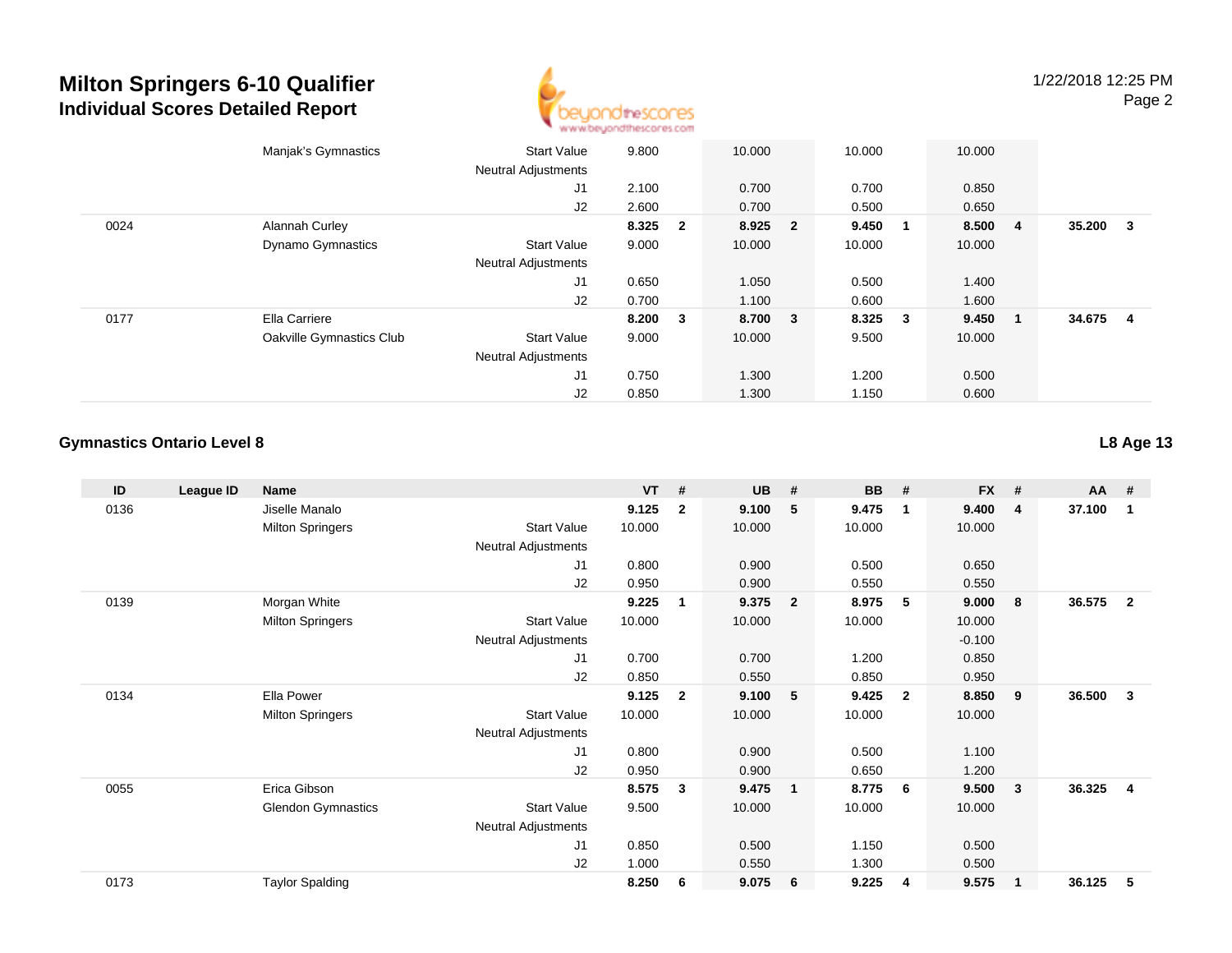

|      | Oakville Gymnastics Club  | <b>Start Value</b><br><b>Neutral Adjustments</b> | 9.800 |                | 10.000 |                | 10.000   |                  | 10.000 |                |        |                |
|------|---------------------------|--------------------------------------------------|-------|----------------|--------|----------------|----------|------------------|--------|----------------|--------|----------------|
|      |                           | J1                                               | 1.500 |                | 0.850  |                | 0.750    |                  | 0.450  |                |        |                |
|      |                           | J2                                               | 1.600 |                | 1.000  |                | 0.800    |                  | 0.400  |                |        |                |
| 0175 | Zoe Connelly              |                                                  | 8.325 | 4              | 9.200  | $\mathbf{3}$   | 8.975    | 5                | 9.400  | $\overline{4}$ | 35.900 | 6              |
|      | Oakville Gymnastics Club  | <b>Start Value</b>                               | 9.000 |                | 10.000 |                | 10.000   |                  | 10.000 |                |        |                |
|      |                           | <b>Neutral Adjustments</b>                       |       |                |        |                |          |                  |        |                |        |                |
|      |                           | J1                                               | 0.600 |                | 0.750  |                | 1.000    |                  | 0.550  |                |        |                |
|      |                           | J2                                               | 0.750 |                | 0.850  |                | 1.050    |                  | 0.650  |                |        |                |
| 0176 | Alyssa Rampersad          |                                                  | 7.650 | 10             | 8.550  | 8              | 9.275    | $\mathbf{3}$     | 9.250  | 5              | 34.725 | $\overline{7}$ |
|      | Oakville Gymnastics Club  | <b>Start Value</b>                               | 9.000 |                | 10.000 |                | 10.000   |                  | 10.000 |                |        |                |
|      |                           | Neutral Adjustments                              |       |                |        |                |          |                  |        |                |        |                |
|      |                           | J1                                               | 1.400 |                | 1.500  |                | 0.800    |                  | 0.700  |                |        |                |
|      |                           | J2                                               | 1.300 |                | 1.400  |                | 0.650    |                  | 0.800  |                |        |                |
| 0174 | Darby Quinn               |                                                  | 8.300 | 5              | 7.850  | 10             | 8.675    | $\overline{7}$   | 9.525  | $\overline{2}$ | 34.350 | 8              |
|      | Oakville Gymnastics Club  | <b>Start Value</b>                               | 9.000 |                | 10.000 |                | 10.000   |                  | 10.000 |                |        |                |
|      |                           | Neutral Adjustments                              |       |                |        |                |          |                  |        |                |        |                |
|      |                           | J1                                               | 0.700 |                | 2.150  |                | 1.400    |                  | 0.450  |                |        |                |
|      |                           | J2                                               | 0.700 |                | 2.150  |                | 1.250    |                  | 0.500  |                |        |                |
| 0040 | Kiersten Scherer          |                                                  | 8.225 | $\overline{7}$ | 8.650  | $\overline{7}$ | 7.375    | 10               | 9.225  | 6              | 33.475 | 9              |
|      | Dynamo Gymnastics         | <b>Start Value</b>                               | 9.000 |                | 9.900  |                | 9.500    |                  | 10.000 |                |        |                |
|      |                           | Neutral Adjustments                              |       |                |        |                |          |                  |        |                |        |                |
|      |                           | J1                                               | 0.700 |                | 1.150  |                | 2.200    |                  | 0.800  |                |        |                |
|      |                           | J2                                               | 0.850 |                | 1.350  |                | 2.050    |                  | 0.750  |                |        |                |
| 0005 | Ava Arsenault             |                                                  | 8.050 | 9              | 9.150  | 4              | 7.900    | $\boldsymbol{8}$ | 8.325  | 10             | 33.425 | 10             |
|      | Aereo Gymnastics Club     | <b>Start Value</b>                               | 9.800 |                | 10.000 |                | 9.700    |                  | 10.000 |                |        |                |
|      |                           | <b>Neutral Adjustments</b>                       |       |                |        |                | $-0.100$ |                  |        |                |        |                |
|      |                           | J1                                               | 1.900 |                | 1.000  |                | 1.600    |                  | 1.700  |                |        |                |
|      |                           | J2                                               | 1.600 |                | 0.700  |                | 1.800    |                  | 1.650  |                |        |                |
| 0054 | Rachel Gibson             |                                                  | 8.150 | 8              | 8.425  | 9              | 7.700    | $\overline{9}$   | 9.050  | $\overline{7}$ | 33.325 | 11             |
|      | <b>Glendon Gymnastics</b> | <b>Start Value</b>                               | 9.500 |                | 9.400  |                | 9.200    |                  | 10.000 |                |        |                |
|      |                           | Neutral Adjustments                              |       |                |        |                |          |                  |        |                |        |                |
|      |                           | J1                                               | 1.300 |                | 1.000  |                | 1.400    |                  | 0.900  |                |        |                |
|      |                           | J2                                               | 1.400 |                | 0.950  |                | 1.600    |                  | 1.000  |                |        |                |

**Gymnastics Ontario Level 8**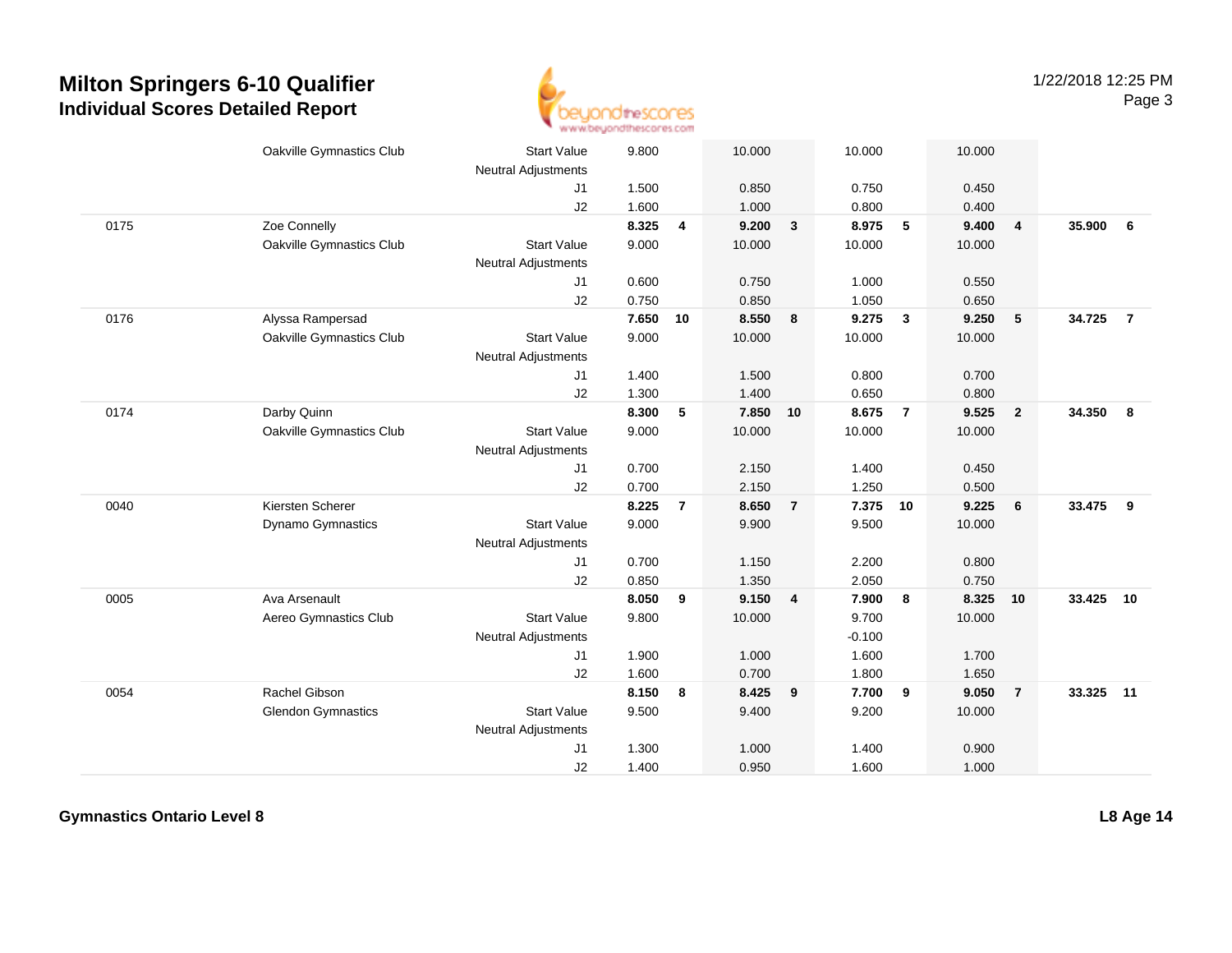

|      |                  |                            |                            | an an aaronadhay wantu sacara |                |                |                |                |                |                |                         |        |                         |
|------|------------------|----------------------------|----------------------------|-------------------------------|----------------|----------------|----------------|----------------|----------------|----------------|-------------------------|--------|-------------------------|
| ID   | <b>League ID</b> | Name                       |                            | VT                            | #              | <b>UB</b>      | #              | <b>BB</b>      | #              | <b>FX</b>      | #                       | AA     | #                       |
| 0056 |                  | Krysta Ioannidis           |                            | 8.925                         | 4              | 9.625          | $\mathbf{1}$   | 9.225          | $\overline{2}$ | 9.225          | $\overline{7}$          | 37.000 | $\overline{1}$          |
|      |                  | <b>Glendon Gymnastics</b>  | <b>Start Value</b>         | 9.500                         |                | 10.000         |                | 10.000         |                | 10.000         |                         |        |                         |
|      |                  |                            | <b>Neutral Adjustments</b> |                               |                |                |                |                |                |                |                         |        |                         |
|      |                  |                            | J1                         | 0.600                         |                | 0.450          |                | 0.850          |                | 0.800          |                         |        |                         |
|      |                  |                            | J2                         | 0.550                         |                | 0.300          |                | 0.700          |                | 0.750          |                         |        |                         |
| 0124 |                  | Ainsley Wisson             |                            | 8.800                         | 5              | 9.600          | $\overline{2}$ | 9.500          | $\overline{1}$ | 9.100          | 9                       | 37.000 | $\overline{1}$          |
|      |                  | <b>Milton Springers</b>    | <b>Start Value</b>         | 10.000                        |                | 10.000         |                | 10.000         |                | 10.000         |                         |        |                         |
|      |                  |                            | <b>Neutral Adjustments</b> |                               |                |                |                |                |                |                |                         |        |                         |
|      |                  |                            | J1                         | 1.100                         |                | 0.400          |                | 0.600          |                | 0.800          |                         |        |                         |
|      |                  |                            | J2                         | 1.300                         |                | 0.400          |                | 0.400          |                | 1.000          |                         |        |                         |
| 0126 |                  | Laura Mogilnicki           |                            | 8.800                         | 5              | 9.525          | $\mathbf{3}$   | 9.100          | $\mathbf{3}$   | 9.525          | $\overline{\mathbf{4}}$ | 36.950 | $\overline{2}$          |
|      |                  | <b>Milton Springers</b>    | <b>Start Value</b>         | 10.000                        |                | 10.000         |                | 10.000         |                | 10.000         |                         |        |                         |
|      |                  |                            | Neutral Adjustments        |                               |                |                |                |                |                |                |                         |        |                         |
|      |                  |                            | J1                         | 1.200                         |                | 0.500          |                | 0.900          |                | 0.450          |                         |        |                         |
|      |                  |                            | J2                         | 1.200                         |                | 0.450          |                |                |                | 0.500          |                         |        |                         |
| 0020 |                  | Gabrielle Bailey           |                            | 9.500                         | $\mathbf{1}$   | 9.225          | 5              | 7.875          | 9              | 9.775          | $\overline{1}$          | 36.375 | $\overline{\mathbf{3}}$ |
|      |                  | Dynamo Gymnastics          | <b>Start Value</b>         | 10.000                        |                | 10.000         |                | 9.200          |                | 10.000         |                         |        |                         |
|      |                  |                            | <b>Neutral Adjustments</b> |                               |                |                |                |                |                |                |                         |        |                         |
|      |                  |                            | J1                         | 0.450                         |                | 0.800          |                | 1.250          |                | 0.150          |                         |        |                         |
|      |                  |                            | J2                         | 0.550                         |                | 0.750          |                | 1.400          |                | 0.300          |                         |        |                         |
| 0202 |                  | Gillian Gough              |                            | 8.950                         | $\mathbf{3}$   | 9.250          | 4              | 8.650          | $\overline{4}$ | 9.400          | 6                       | 36.250 | $\overline{4}$          |
|      |                  | Winstars Gymnastics        | <b>Start Value</b>         | 9.500                         |                | 10.000         |                | 9.500          |                | 10.000         |                         |        |                         |
|      |                  |                            | Neutral Adjustments        |                               |                |                |                |                |                |                |                         |        |                         |
|      |                  |                            | J1                         | 0.550                         |                | 0.800          |                | 0.900          |                | 0.600          |                         |        |                         |
|      |                  |                            | J2                         | 0.550                         |                | 0.700          |                | 0.800          |                | 0.600          |                         |        |                         |
| 0203 |                  | Kayleigh Ryan              |                            | 9.100                         | $\overline{2}$ | 8.875          | $\overline{7}$ | 8.500          | $\overline{7}$ | 9.550          | $\overline{\mathbf{3}}$ | 36.025 | 5                       |
|      |                  | <b>Winstars Gymnastics</b> | <b>Start Value</b>         | 9.800                         |                | 10.000         |                | 9.500          |                | 10.000         |                         |        |                         |
|      |                  |                            | <b>Neutral Adjustments</b> |                               |                |                |                |                |                |                |                         |        |                         |
|      |                  |                            | J1                         | 0.600                         |                | 1.000          |                | 0.900          |                | 0.400          |                         |        |                         |
| 0046 |                  | Sarah Gantlett             | J2                         | 0.800                         |                | 1.250<br>8.900 |                | 1.100<br>8.600 | $\sqrt{5}$     | 0.500<br>9.450 |                         | 35.650 | 6                       |
|      |                  | Forest City Gym Club       | <b>Start Value</b>         | 8.700<br>10.000               | 6              | 10.000         | 6              | 9.500          |                | 10.000         | 5                       |        |                         |
|      |                  |                            | <b>Neutral Adjustments</b> |                               |                |                |                |                |                |                |                         |        |                         |
|      |                  |                            | J <sub>1</sub>             | 1.300                         |                | 0.950          |                | 0.900          |                | 0.500          |                         |        |                         |
|      |                  |                            | J2                         | 1.300                         |                | 1.250          |                | 0.900          |                | 0.600          |                         |        |                         |
| 0073 |                  | Kate Michelberger          |                            | 8.150                         | $\overline{7}$ | 8.275          | 8              | 8.525          | 6              | 9.600          | $\overline{2}$          | 34.550 | $\overline{7}$          |
|      |                  | <b>KSG Aurora</b>          | <b>Start Value</b>         | 9.800                         |                | 10.000         |                | 9.700          |                | 10.000         |                         |        |                         |
|      |                  |                            | <b>Neutral Adjustments</b> |                               |                |                |                |                |                |                |                         |        |                         |
|      |                  |                            | J1                         | 1.800                         |                | 1.550          |                | 1.100          |                | 0.300          |                         |        |                         |
|      |                  |                            |                            |                               |                |                |                |                |                |                |                         |        |                         |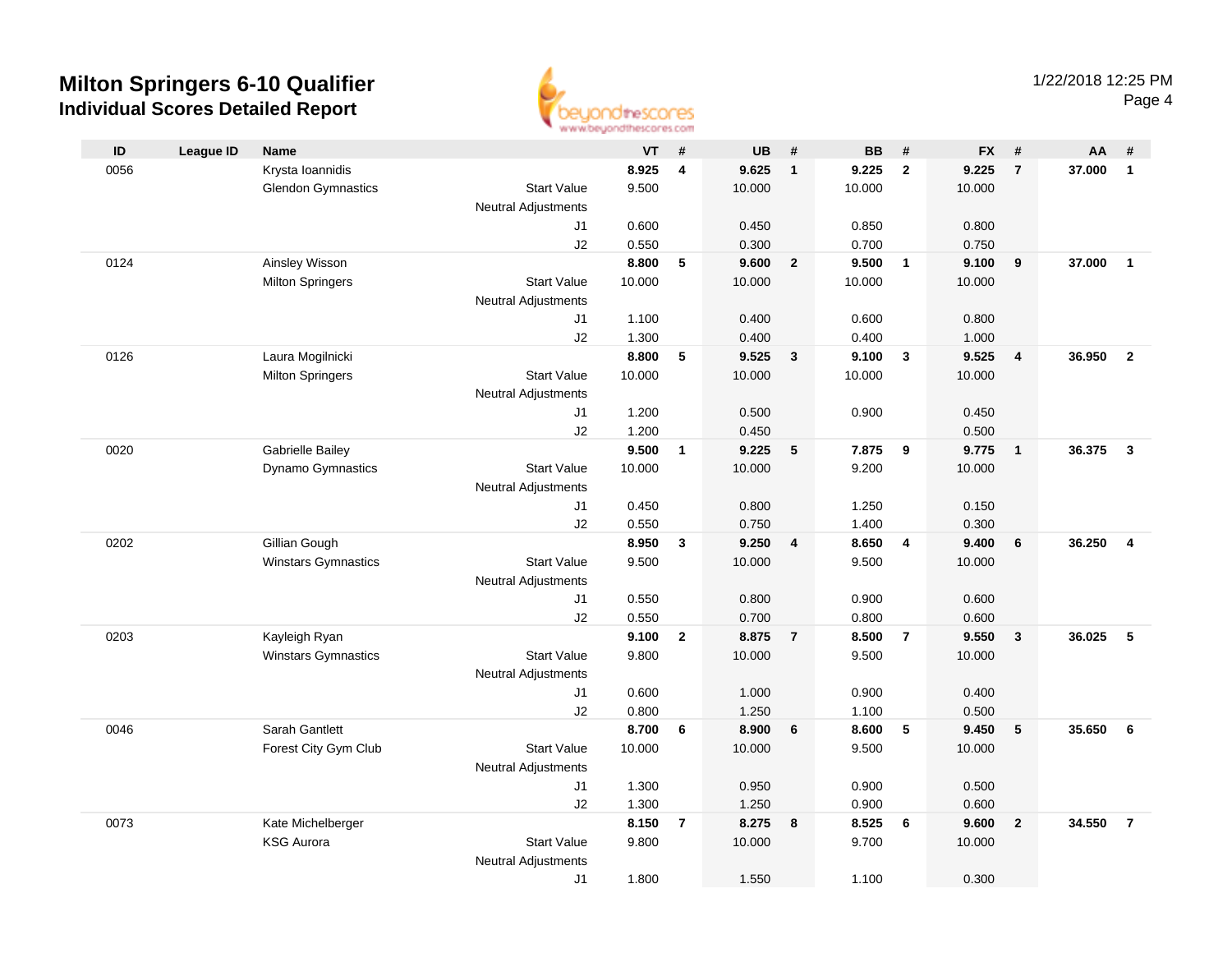

# 1/22/2018 12:25 PM

Page 5

|      |                                       | J2                         | .500         | 1.900      | 1.250      | 0.500      |             |
|------|---------------------------------------|----------------------------|--------------|------------|------------|------------|-------------|
| 0065 | Kayla Hulev                           |                            | 7.975<br>- 8 | 7.775<br>9 | 8.200<br>8 | 9.150<br>8 | 33.100<br>8 |
|      | <b>Hamilton Wentworth Regionettes</b> | <b>Start Value</b>         | 9.000        | 9.200      | 9.500      | 10.000     |             |
|      |                                       | <b>Neutral Adjustments</b> |              |            |            |            |             |
|      |                                       | J1                         | 1.050        | 1.500      | 1.300      | 0.750      |             |
|      |                                       | J2                         | 1.000        | 1.350      | 1.300      | 0.950      |             |

### **Gymnastics Ontario Level 8**

| ID   | League ID | <b>Name</b>                     |                                  | <b>VT</b>      | #            | <b>UB</b>      | #              | <b>BB</b> | #              | <b>FX</b>      | #                       | AA     | #              |
|------|-----------|---------------------------------|----------------------------------|----------------|--------------|----------------|----------------|-----------|----------------|----------------|-------------------------|--------|----------------|
| 0059 |           | Hanna Palubeski                 |                                  | 8.525          | 5            | 9.475          | $\overline{2}$ | 9.425     | $\overline{2}$ | 9.425          | $\overline{\mathbf{1}}$ | 36.850 | $\overline{1}$ |
|      |           | <b>Glendon Gymnastics</b>       | <b>Start Value</b>               | 9.500          |              | 10.000         |                | 10.000    |                | 10.000         |                         |        |                |
|      |           |                                 | <b>Neutral Adjustments</b>       |                |              |                |                |           |                |                |                         |        |                |
|      |           |                                 | J1                               | 1.000          |              | 0.550          |                | 0.600     |                | 0.600          |                         |        |                |
|      |           |                                 | J2                               | 0.950          |              | 0.500          |                | 0.550     |                | 0.550          |                         |        |                |
| 0049 |           | Olivia Daniels                  |                                  | 8.850          | 1            | 9.500          | $\mathbf{1}$   | 9.025     | 4              | 9.300          | 5                       | 36.675 | $\overline{2}$ |
|      |           | Georgian Bay Phoenix Gymnastics | <b>Start Value</b>               | 9.800          |              | 10.000         |                | 9.500     |                | 10.000         |                         |        |                |
|      |           |                                 | <b>Neutral Adjustments</b>       |                |              |                |                | 0.500     |                |                |                         |        |                |
|      |           |                                 | J1<br>J2                         | 0.900<br>1.000 |              | 0.500<br>0.500 |                | 0.450     |                | 0.700<br>0.700 |                         |        |                |
| 0284 |           | Alyssa Butts                    |                                  | 8.550          | 4            | 9.400          | 3              | 8.675     | 6              | 9.225          | 6                       | 35.850 | $\mathbf{3}$   |
|      |           | Hamilton Wentworth Regionettes  | <b>Start Value</b>               | 9.000          |              | 10.000         |                | 10.000    |                | 10.000         |                         |        |                |
|      |           |                                 | <b>Neutral Adjustments</b>       |                |              |                |                |           |                |                |                         |        |                |
|      |           |                                 | J1                               | 0.350          |              | 0.600          |                | 1.300     |                | 0.750          |                         |        |                |
|      |           |                                 | J2                               | 0.550          |              | 0.600          |                | 1.350     |                | 0.800          |                         |        |                |
| 0058 |           | Ashley Malcolm                  |                                  | 8.750          | $\mathbf{3}$ | 8.850          | 4              | 8.225     | 8              | 9.325          | $\overline{4}$          | 35.150 | $\overline{4}$ |
|      |           | <b>Glendon Gymnastics</b>       | <b>Start Value</b>               | 9.500          |              | 9.500          |                | 9.500     |                | 10.000         |                         |        |                |
|      |           |                                 | <b>Neutral Adjustments</b>       |                |              |                |                |           |                |                |                         |        |                |
|      |           |                                 | J1                               | 0.850          |              | 0.700          |                | 1.300     |                | 0.650          |                         |        |                |
|      |           |                                 | J2                               | 0.650          |              | 0.600          |                | 1.250     |                | 0.700          |                         |        |                |
| 0260 |           | Rachel Uguccioni                |                                  | 8.825          | $\mathbf{2}$ | 8.650          | 5              | 8.575     | $\overline{7}$ | 8.600          | $\overline{7}$          | 34.650 | 5              |
|      |           | <b>Sudbury Laurels</b>          | <b>Start Value</b>               | 10.000         |              | 10.000         |                | 9.500     |                | 10.000         |                         |        |                |
|      |           |                                 | <b>Neutral Adjustments</b>       |                |              |                |                |           |                |                |                         |        |                |
|      |           |                                 | J1                               | 1.250          |              | 1.200          |                | 1.000     |                | 1.450          |                         |        |                |
|      |           |                                 | J2                               | 1.100          |              | 1.500          |                | 0.850     |                | 1.350          |                         |        |                |
| 0098 |           | Emma Bradford                   |                                  | 7.400          | 8            | 8.500          | 6              | 9.275     | $\mathbf{3}$   | 9.400          | $\overline{\mathbf{2}}$ | 34.575 | 6              |
|      |           | Manjak's Gymnastics             | <b>Start Value</b>               | 9.400          |              | 10.000         |                | 10.000    |                | 10.000         |                         |        |                |
|      |           |                                 | <b>Neutral Adjustments</b><br>J1 | 1.800          |              | 1.500          |                | 0.850     |                | 0.650          |                         |        |                |
|      |           |                                 |                                  |                |              |                |                |           |                |                |                         |        |                |

**L8 Age 15+ A**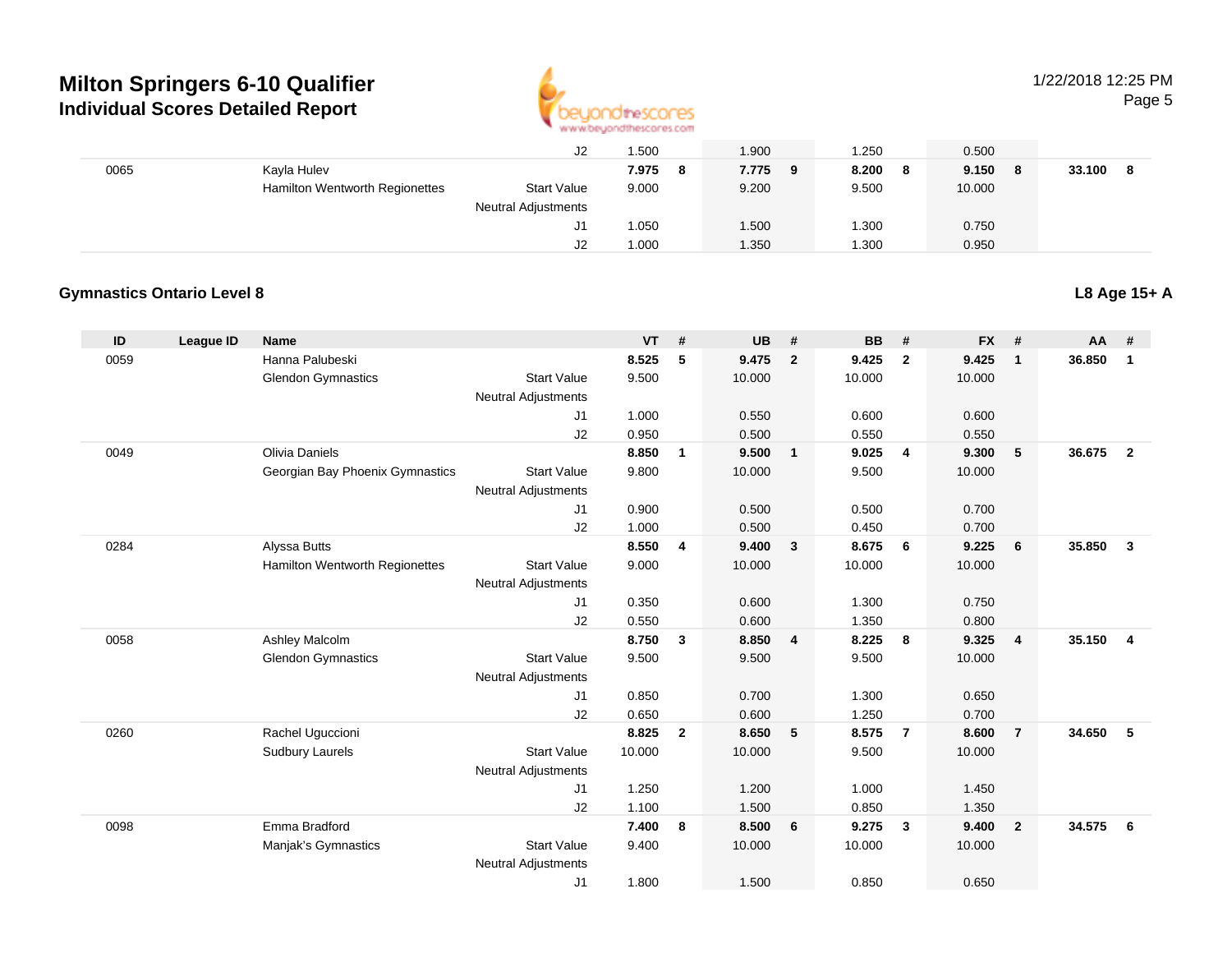

|      |                                | J2                         | 2.200   |   | 1.500   | 0.600   | 0.550  |        |        |   |
|------|--------------------------------|----------------------------|---------|---|---------|---------|--------|--------|--------|---|
| 0064 | Dylann Bottos                  |                            | 8.025   | 7 | 7.575 7 | 8.850 5 | 9.325  | -4     | 33.775 |   |
|      | Hamilton Wentworth Regionettes | <b>Start Value</b>         | 9.800   |   | 10.000  | 10.000  | 10.000 |        |        |   |
|      |                                | <b>Neutral Adjustments</b> |         |   |         |         |        |        |        |   |
|      |                                | J1                         | 1.800   |   | 2.350   | 1.200   | 0.700  |        |        |   |
|      |                                | J2                         | 1.750   |   | 2.500   | 1.100   | 0.650  |        |        |   |
| 0072 | Lauren Lowe                    |                            | 8.425 6 |   | 5.900 8 | 9.625   | 9.350  | $_{3}$ | 33,300 | 8 |
|      | <b>KSG Aurora</b>              | <b>Start Value</b>         | 9.800   |   | 9.200   | 10.000  | 10.000 |        |        |   |
|      |                                | <b>Neutral Adjustments</b> |         |   |         |         |        |        |        |   |
|      |                                | J1                         | .350    |   | 3.300   | 0.400   | 0.600  |        |        |   |
|      |                                | J2                         | 400، ا  |   | 3.300   | 0.350   | 0.700  |        |        |   |

### **Gymnastics Ontario Level 8**

**L8 Age 15+ B**

| ID   | League ID | Name                                |                            | <b>VT</b> | #              | <b>UB</b> | #                       | <b>BB</b> | #                       | <b>FX</b> | #              | $AA$ # |                |
|------|-----------|-------------------------------------|----------------------------|-----------|----------------|-----------|-------------------------|-----------|-------------------------|-----------|----------------|--------|----------------|
| 0188 |           | Olivia Moffett                      |                            | 8.750     | 5              | 9.400     | $\overline{1}$          | 8.875     | 3                       | 9.525     | $\overline{2}$ | 36.550 | 1              |
|      |           | Scarborough Gym Elites              | <b>Start Value</b>         | 10.000    |                | 10.000    |                         | 10.000    |                         | 10.000    |                |        |                |
|      |           |                                     | Neutral Adjustments        |           |                |           |                         |           |                         |           |                |        |                |
|      |           |                                     | J1                         | 1.350     |                | 0.700     |                         | 1.250     |                         | 0.450     |                |        |                |
|      |           |                                     | J2                         | 1.150     |                | 0.500     |                         | 1.000     |                         | 0.500     |                |        |                |
| 0062 |           | Denia Kasikovic                     |                            | 8.875     | 3              | 8.875     | $\overline{\mathbf{2}}$ | 9.225     | $\overline{2}$          | 9.200     | 6              | 36.175 | $\overline{2}$ |
|      |           | <b>Glendon Gymnastics</b>           | <b>Start Value</b>         | 9.500     |                | 10.000    |                         | 10.000    |                         | 10.000    |                |        |                |
|      |           |                                     | Neutral Adjustments        |           |                |           |                         |           |                         |           |                |        |                |
|      |           |                                     | J1                         | 0.550     |                | 1.200     |                         | 0.900     |                         | 0.800     |                |        |                |
|      |           |                                     | J2                         | 0.700     |                | 1.050     |                         | 0.650     |                         | 0.800     |                |        |                |
| 0200 |           | Alyssa Cowlin                       |                            | 8.925     | $\mathbf{2}$   | 8.500     | $\mathbf{3}$            | 9.275     | $\overline{\mathbf{1}}$ | 9.375     | 3              | 36.075 | 3              |
|      |           | Winstars Gymnastics                 | <b>Start Value</b>         | 9.500     |                | 10.000    |                         | 10.000    |                         | 10.000    |                |        |                |
|      |           |                                     | Neutral Adjustments        |           |                |           |                         |           |                         |           |                |        |                |
|      |           |                                     | J1                         | 0.600     |                | 1.450     |                         | 0.650     |                         | 0.550     |                |        |                |
|      |           |                                     | J2                         | 0.550     |                | 1.550     |                         | 0.800     |                         | 0.700     |                |        |                |
| 0261 |           | <b>Brooklyn Lavallee</b>            |                            | 9.350     |                | 7.850     | $5\phantom{.0}$         | 8.300     | 5                       | 9.600     | $\mathbf{1}$   | 35.100 | $\overline{4}$ |
|      |           | Sudbury Laurels                     | <b>Start Value</b>         | 10.000    |                | 9.700     |                         | 9.500     |                         | 10.000    |                |        |                |
|      |           |                                     | Neutral Adjustments        |           |                |           |                         |           |                         |           |                |        |                |
|      |           |                                     | J1                         | 0.600     |                | 1.800     |                         | 1.400     |                         | 0.350     |                |        |                |
|      |           |                                     | J2                         | 0.700     |                | 1.900     |                         | 1.000     |                         | 0.450     |                |        |                |
| 0232 |           | Kira Nixon                          |                            | 8.500     | $\overline{7}$ | 8.325     | $\overline{\mathbf{4}}$ | 8.500     | $\overline{4}$          | 9.250     | 5              | 34.575 | 5              |
|      |           | Woodbridge Academy of<br>Gymnastics | <b>Start Value</b>         | 9.000     |                | 10.000    |                         | 10.000    |                         | 10.000    |                |        |                |
|      |           |                                     | <b>Neutral Adjustments</b> |           |                |           |                         |           |                         |           |                |        |                |